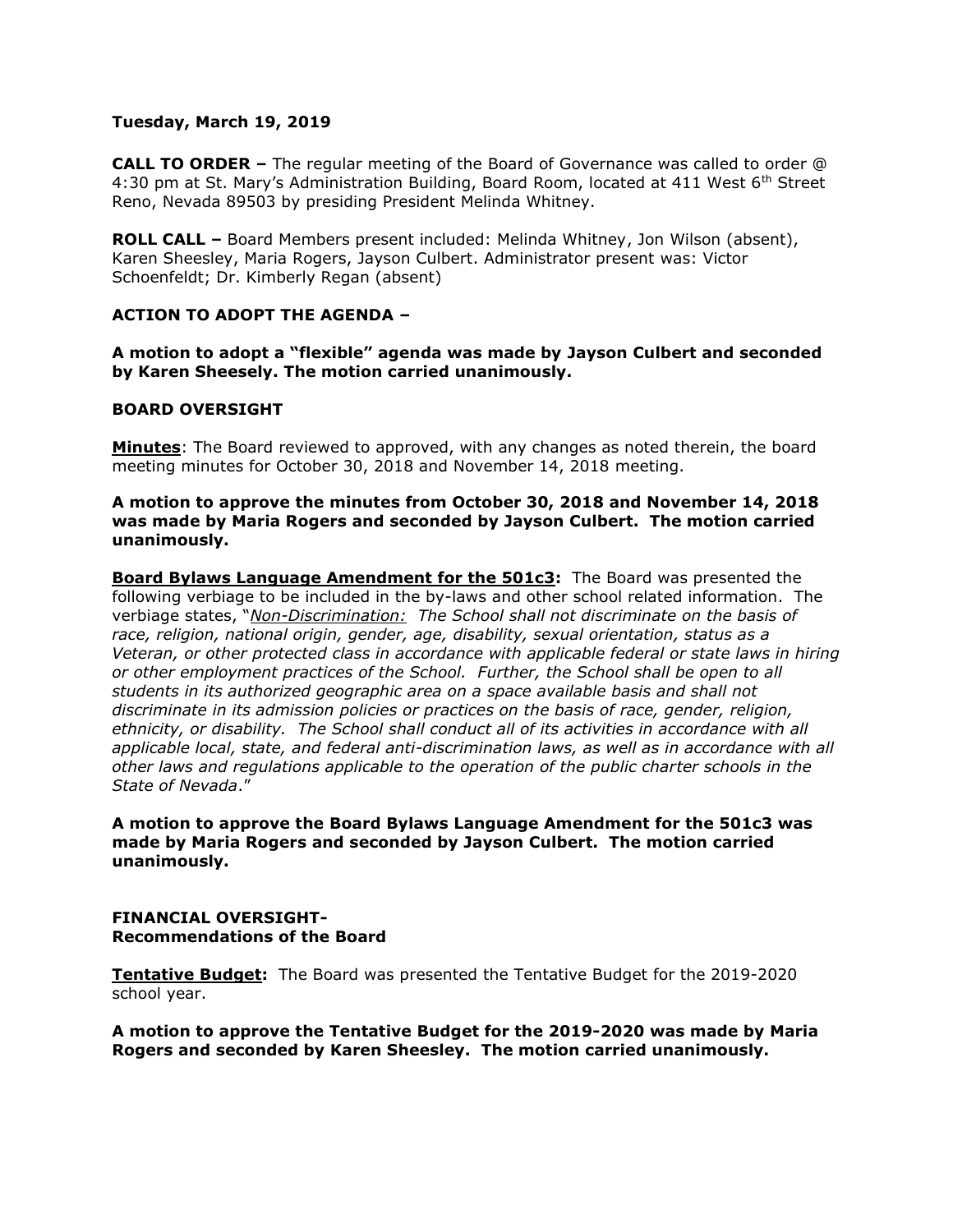**Budget Amendments:** The Board was presented with the recommended amendments to the current 2018-2019 school year. There were no noted amendments at this time.

# **A motion to table the Budget Amendments for the 2018-2019 was made by Jayson Culbert and seconded by Karen Sheesley. The motion carried unanimously.**

**Current Financials:** The Board was provided with a Profit and Loss Budget to Actual from July 1, 2018 through February 28, 2019 to approve for filing using the NDE chart of accounts reporting system.

**A motion to approve the Profit and Loss Budget to Actual from July 1, 2018 through February 28, 2019 was made by Jayson Culbert and seconded by Maria Rogers. The motion carried unanimously.** 

#### **CONTRACT OVERSIGHT -**

#### **Recommendations to the Board:**

**Annual Audit:** The Board was presented with three bids from various auditors and solidify one form to conduct the annual independence audit.

**A motion to approve a three-year contract with Barnard Vogler & Co. for independent auditing made by Jayson Culbert and seconded by Karen Sheesley. The motion carried unanimously.** 

**JK Beltz:** The Board was presented with a proposal letter to work with Jeanette Beltz, a lobbyist, for SNACS in the current legislative session.

## **A motion to approve working with Jeanette Beltz was made by Maria Rogers and seconded by Jayson Culbert. The motion carried unanimously.**

**Certified Employee Contracts:** The Board provided a list of certified teacher contracts for the 2019-2020 school year pending enrollment and budget projections.

## **A motion to table the Certified Teacher Contracts was made by Jayson Culbert and seconded by Maria Rogers. The motion carried unanimously.**

**Administrator Stipend**: The Board was provided with information for a stipend to cover the costs related for Victor Schoenfeldt, the Education Director, to maintain his Nevada State Contractor's License for SNACS related construction oversight and facilities management.

# **A motion to approve the stipend for Victor Schoenfeldt to maintain his Nevada State Contractor's License was made by Jayson Culbert and seconded by Karen Sheesley. The motion carried unanimously.**

**Facilities: Fox Building and Western Alliance Bank (WAB):** The Board was presented with information to approve Dr. Kimberly Regan, Chief Executive Director, to sign the loan revision, pending legal and Board member committee members, Jayson Culbert and Maria Rogers, review and approval.